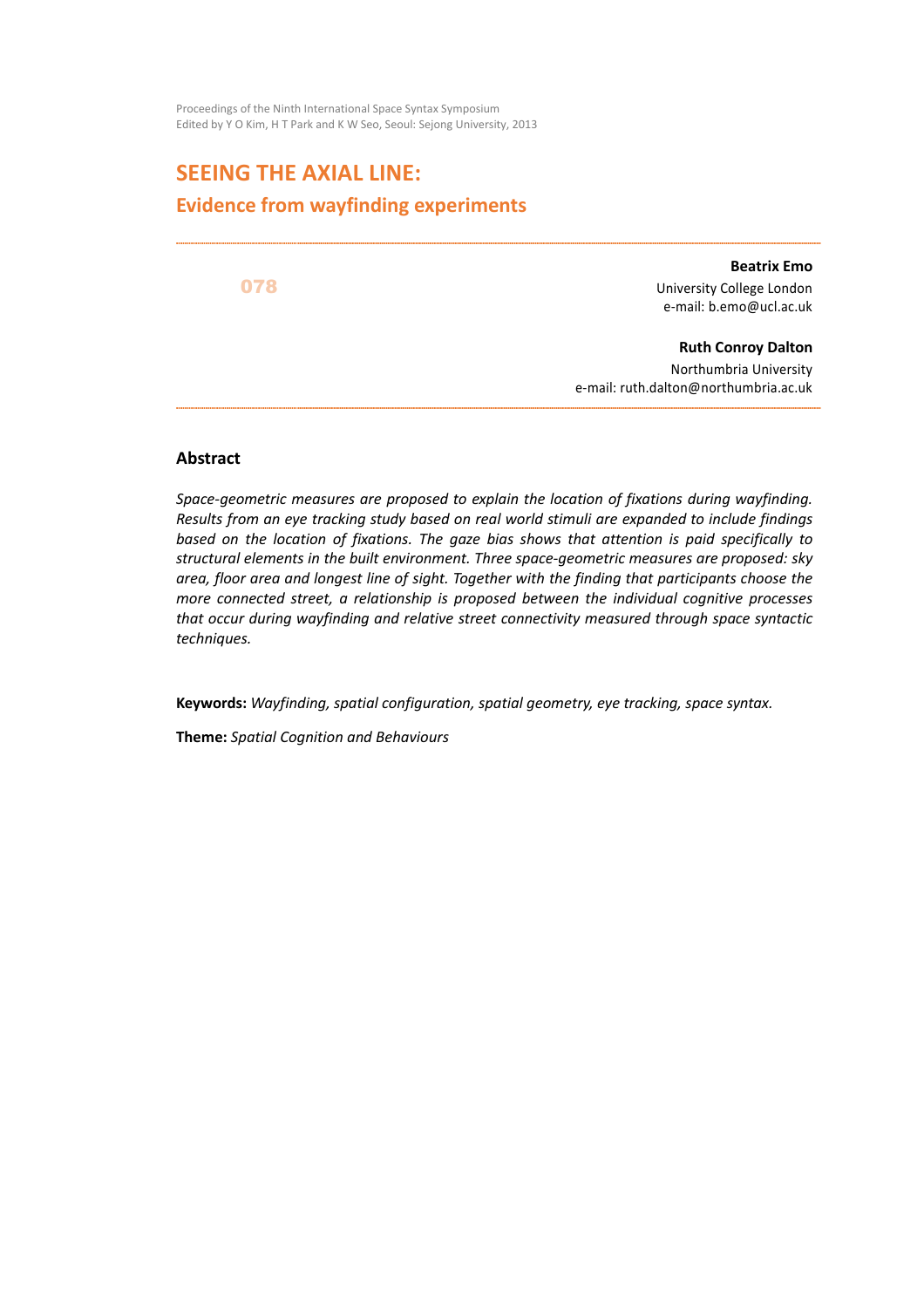# **1. Introduction**

Space syntax analyses of urban environments offer a successful way of examining aggregate pedestrian and vehicular movement. Whilst space syntax techniques do not, in themselves, account for individual motivation, the hypothesis has been proposed that the variables upon which space syntax techniques are based, are the same as those used by individuals (Penn 2003). This paper offers initial experimental evidence in support of this hypothesis, for the case of pedestrian navigation in urban environments.

The paper examines findings from an eye tracking study based on real world stimuli; behavioural decisions and eye tracking data during wayfinding at city street corners are included. The location of the fixations is shown to be related to structural elements of the viewshed. Together with the finding that decisions tend towards the more connected street (Emo et al. 2012), a relationship is proposed between individual spatial decision-making and structural properties of the built environment based on space-geometric measures.

The paper begins with a discussion of relevant previous work on spatial decision-making and the impact of structural properties of the environment. An overview of the data collection method and the main results is given. The main body of the paper examines the location of the fixations; the role of the spatial geometry of the viewshed is highlighted. The paper ends with a discussion of the relevance of the paper for the space syntax community.

# **1.1 Wayfinding**

Wayfinding is not purely random; it follows psychological patterns based on visual perception. It can be defined as the decision-making process stage of navigation, where navigation is composed of locomotion and wayfinding (Montello 2001); wayfinding is necessarily related to choices made by the individual. Several factors are known to affect wayfinding behaviour; some of the most salient are:

- i) the type of available spatial knowledge, whether landmark, route, or survey (Siegel and White 1975);
- ii) the level of familiarity with the environment; a change in wayfinding behaviour between novices and familiar users has been shown (eg. Hölscher, Brösamle and Vrachlotis 2012);
- iii) the level of spatial ability; this has been shown to affect wayfinding performance (eg. Hegarty, et al. 2002); and
- iv) the type of task; a taxonomy of wayfinding tasks has been proposed to help classify studies that use different tasks (Wiener, Büchner and Hölscher 2009).

Wayfinding behaviour is also affected by the structure of the environment itself. The role of environmental variables for navigation was identified in Weisman's seminal study (1981). Environmental variables play an important role in space syntax techniques, which offer a way of measuring spatial configuration.

# **1.2 Spatial configuration**

The concept of spatial configuration suggests that the layout of the environment itself affects the choices that individuals make. Spatial configuration refers to the way every space in the built environment relates to every other. Research has shown that our cognitive understanding of the environment is affected by topological connectivity; this has led to a large body of research on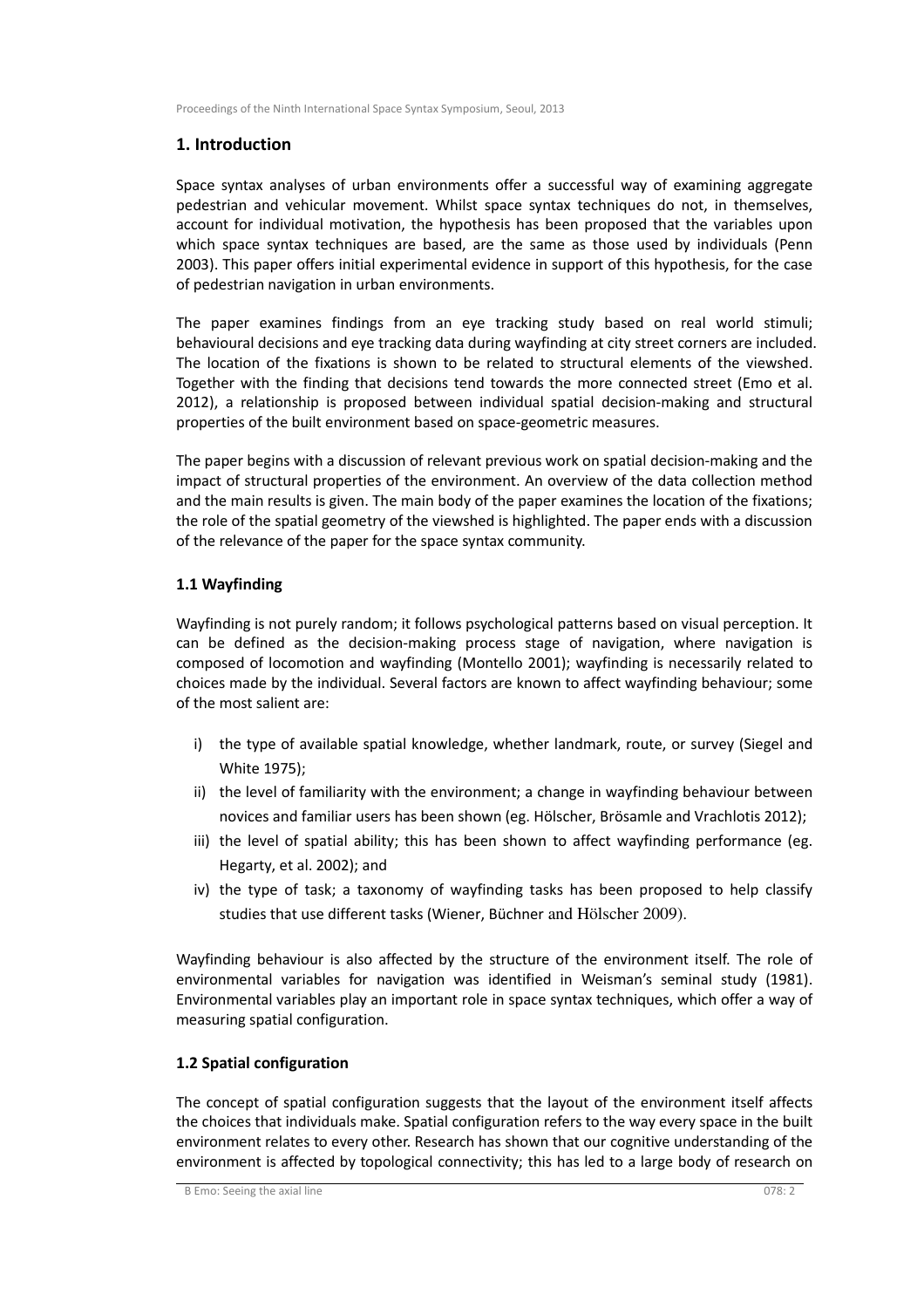the nature of the cognitive map (see Kitchin and Freundschuh 2000 for a review). Furthermore, the strong affinity between the topological connectivity upon which space syntax variables are based and that of cognitive maps has been highlighted (Kim 1999; Kim and Penn 2004).

Space syntax proposes ways of measuring spatial configuration based on relative street connectivity (Hillier and Hanson 1984). The space syntax technique uses the topological structure of the urban grid to examine its social use. At an urban scale, space syntax uses structural elements of the environment to predict pedestrian flow within the urban grid, with no other type of information (such as land use or traffic flow) included. The technique has proved accurate at the aggregate level, although it seems likely that it is also relevant at the individual level, given that it seems to reflect the way that humans interact with their surroundings (Penn 2003). The issue of developing the space syntax model so as to make it relevant equally at the level of the individual has gained importance in the space syntax community (see Dalton, Hölscher, and Turner 2012). Two important experiments have, using space syntax, directly related spatial configuration with the navigational performance of subjects in open and directed search tasks in a hospital setting (Peponis, Zimring and Choi 1990; Haq and Zimring 2003). The need for a closer examination of individual differences in space syntax analysis was revealed by the analysis of pause behaviour at junctions in different virtual worlds (Conroy 2001). Further research refining space syntax analyses takes into account the relevance of the individual (Hillier and Iida 2005). Moreover the use of space syntax as a post-hoc analytic tool has shown that an analysis of spatial configuration can explain aspects of wayfinding behaviour (Hölscher et al. 2012).

This paper provides experimental evidence relating space syntax measures to decisions made by individuals. It aims to propose a link between real world wayfinding behaviour and spatial configuration.

# **1.3 Spatial geometry**

Viewshed analysis offers a way of measuring the structural information in the environment, and is particularly relevant at an individual scale. Isovists have been used to analyse geometric information in the environment (eg. Benedikt 1971; Turner et al. 2001; Franz and Wiener 2008); a correlation between isovist properties and navigation has been suggested (eg. Hölscher et al. 2012; Wiener et al. 2007; Meilinger, Franz and Bülthoff 2009).

Whilst isovist analysis and visibility graph analysis (which examines the interrelation between individual isovists, see Turner et al. 2001) provide an accurate measurement of the geometric properties of a viewshed, they tend to be based on an architectural representation of the environment. For studies undertaken in a virtual environment, the viewsheds match the perceptual information the participant is presented with. However, in the real world, the different forms of isovist analyses currently used do not match a subject's sensory information; street furniture, moving obstacles, contrasting light conditions and overhead obstructions are all examples of how the structural properties of a real world viewshed might differ from the viewshed drawn from architectural or geographical representations of the environment. A recent development seeks to adapt existing techniques to the challenges of real world experiments. Six image properties have been proposed that represent a set of geometric properties of the urban environment as perceived by the viewer: depth of view, visual connectivity, percentages of visible sky and floor areas, the ratio of sky to floor area and the longest permeable route (Emo 2010). In a similar approach, but using virtual stimuli, Wiener et al. (2012) propose the depth profile, in conjunction with the number of edges, as a useful measure of geometric information in the environment as perceived by the viewer.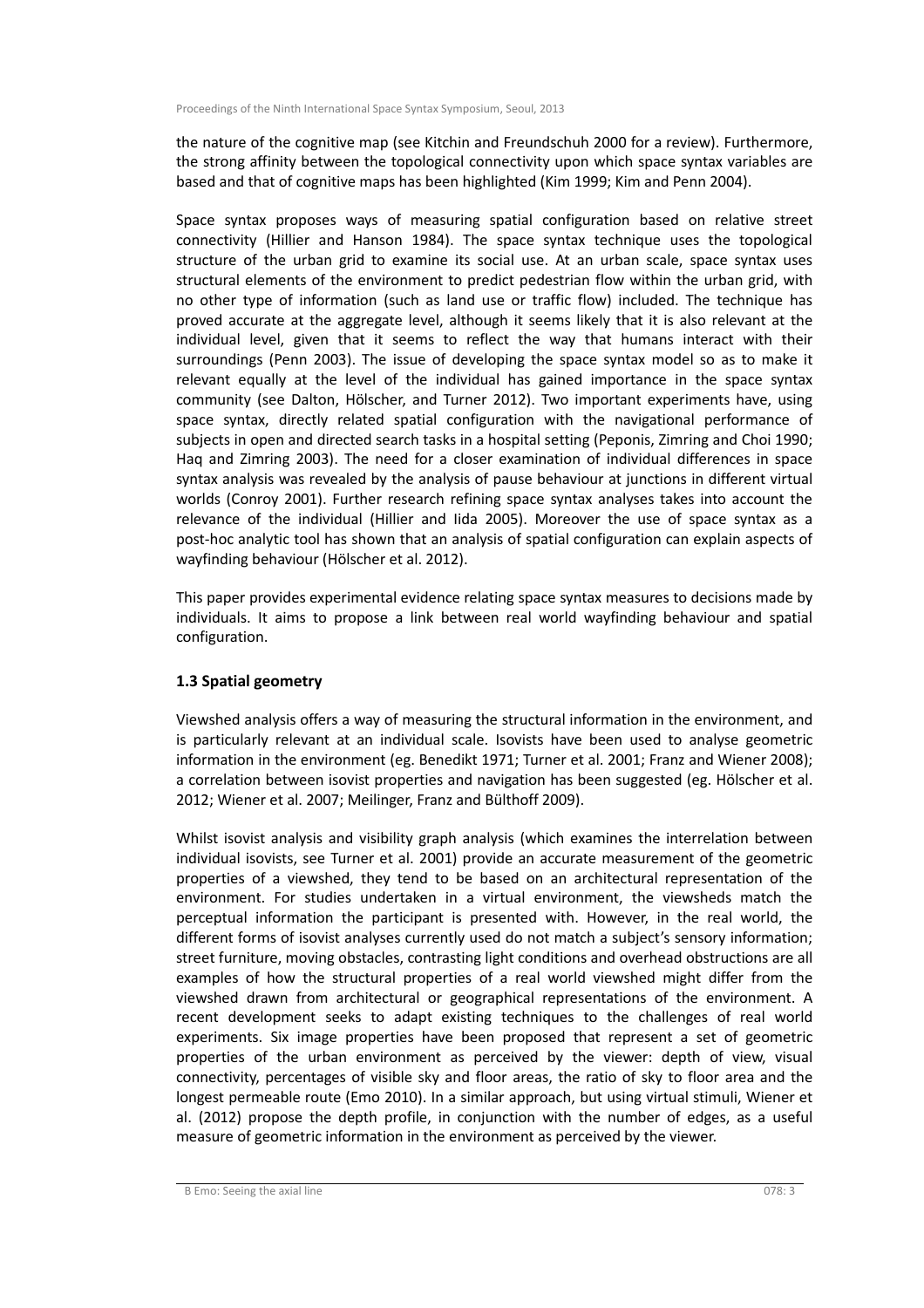The space-geometric measures proposed in this paper are a refinement of those proposed in Emo (2010), adapted for the type of stimulus used in this study (which offer a forced-choice left/right alternative as opposed to the 360 degree view of the scene). Three measures are explored: sky area, floor area and longest line of sight.

## **1.4 Specific aims**

- i) To examine, in detail, where people look during wayfinding.
- ii) To test the relevance of space-geometric measures on the fixation data (see below).
- iii) To propose a relationship between individual spatial decision-making and spatial configuration.

# **2. Methods**

# **2.1 Experimental procedure**

15 participants view photographs of street corners and choose which way to  $go<sup>1</sup>$ . Eye tracking data records where participants fixate while making wayfinding decisions. The hypothesis that the spatial geometry of the scene draws significant levels of attention during spatial decision-making is tested. Control studies account for the influence of bottom-up and top-down viewing behaviour. A desktop-based ASL EyeTrac 6000 pan/tilt optics remote eye tracker is used.

The stimuli are 28 photographs taken at urban street corners in the City of London, and taken specifically for the study. Each stimulus presents a decision point with a distinct binary choice of one left and one right path alternative. A number of criteria are used to determine the location and specific angle of each photograph; the final stimulus set includes a version of each stimulus that is mirrored on the vertical axis to test for any left/right bias.

Participants respond to two spatial tasks. The undirected task relates to the most basic form of wayfinding activity. Participants are asked "which way would you go?" with no other information being provided. A directed spatial task specifically sets out to test the role of street connectivity on wayfinding behaviour. Participants are asked "which way would you go to find a taxi rank?"<sup>2</sup>

# **2.2 Analytic methods**

Behavioural decisions are assessed according to whether or not they follow the more connected path. The more connected path is the one that is more integrated according to one of four space syntax measures: integration radius n; integration radius 100m; choice radius n; and choice radius 100m. A segment angular model of the City of London, with a catchment area of 3 miles to avoid any edge effects, was used<sup>3</sup>. For each stimulus, the total number of decisions that could be modelled according to spatial configuration is recorded.

<sup>1</sup> The full experimental instructions are provided in Emo (2012).

<sup>2</sup> Post-study interviews revealed that participants responded as if they were in situ. An avenue for future work is to test the validity of these results when compared to data collected in the physical environment itself.

<sup>3</sup> Greater detail on the measure of the more connected street is given in Emo et al. (2012).

B Emo: Seeing the axial line 078: 4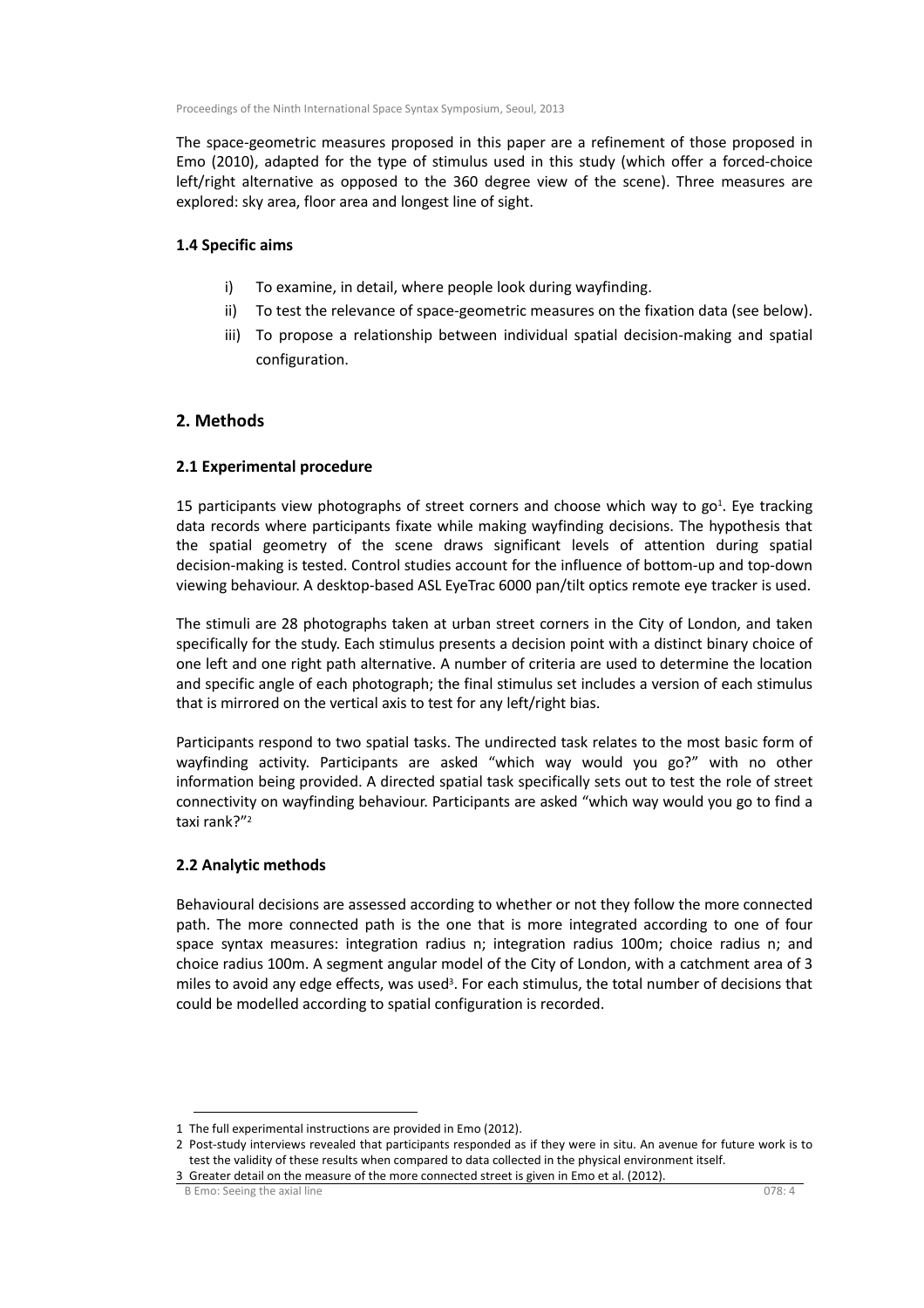

**Figure 1:** Segment angular map of the centre of London based on integration at global (left) and local (right) radii.



**Figure 2:** Segment angular map of the centre of London based on choice at global (left) and local (right) radii.

A time-course analysis of the eye tracking data is given. The location of the fixations are examined. Several space-geometric measures are offered as a way of explaining the data.

## **3. Results**

The main body of this section discusses the location of fixations. For completeness, a summary of existing results relating to the behavioural data and time-course pattern is given; refer to Emo (2012) for a greater discussion of these results.

#### **3.1 Behavioural data**

The behavioural data shows that the decisions are not random. The majority of decisions, 75% (p<0.01), are consistent even when the stimulus is mirrored on the vertical axis. Thus the majority of subjects choose the same path regardless of whether it is shown as the left hand or right hand path choice. The average response time is 2.67 secs.

Results show that two thirds of all decisions made are towards the more connected street. The measure of spatial configuration for which this is highest is global integration (77%); local integration and global choice both show a strong connection at the 70% mark. A reduced number of decisions (54%) follow the space syntax measure of local choice. The number of choices that follow local choice does not achieve the 1% significance threshold (p=0.018); this is due to the fewer number of choices that could be explained according to this measure.

|           |    | Integration<br>$r=n$ | Integration<br>$r = 100m$ | In Choice<br>$r=n$ | In Choice<br>$r = 100m$ |
|-----------|----|----------------------|---------------------------|--------------------|-------------------------|
|           |    |                      |                           |                    |                         |
| No.       | οf | 21.53                | 19.93                     | 19.67              | 15.13                   |
| decisions |    |                      |                           |                    |                         |
| %         |    | 76.9                 | 71.19                     | 70.24              | 54.05                   |
| p value   |    | < 0.01               | < 0.01                    | < 0.01             | < 0.02                  |

**Table 1:** Decisions made independent of task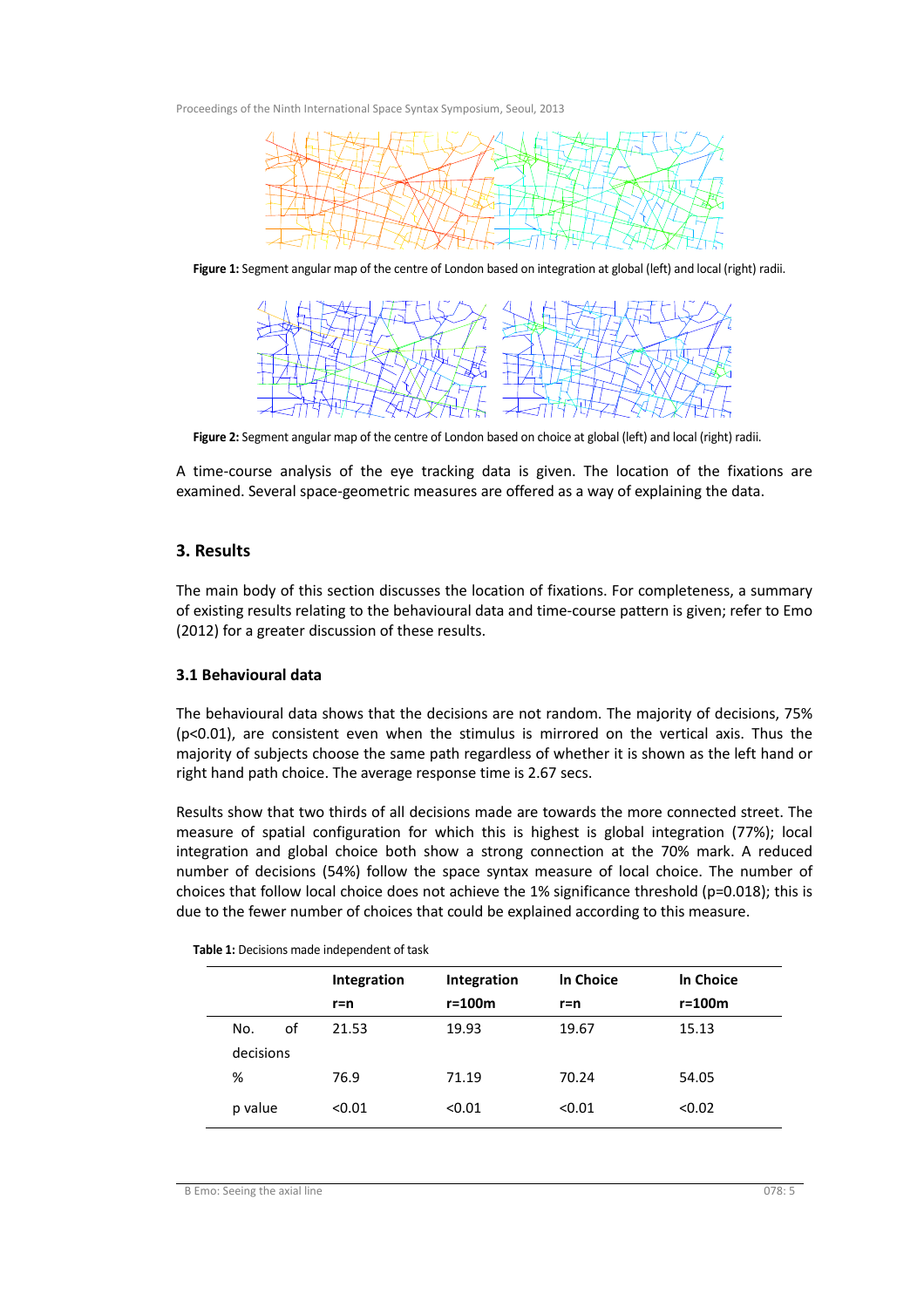#### Additional findings reveal that:

- i) More decisions follow measures of spatial configuration in the directed search task than in the undirected search task; overall 70% of the decisions could be explained using space syntax measures.
- ii) There is no significant effect of lighting conditions on participants' decisions; 80% (p<0.01) are not affected by the light conditions.
- iii) Decisions strongly favour attractors where these are present;  $92\%$  (p<0.01) of decisions follow attractors.

## **3.2 Eye tracking data**

#### **3.2.1 Time course pattern**

On average, there are 4.20 fixations (±1.95) per participant per stimulus, lasting 0.34 seconds (±0.04 secs). There is a significant tendency to look left first; on average each participant looks left first in 70% of cases ( $p<0.01$ ). This is coupled with a tendency to place the last fixations towards the path eventually chosen; this occurs in 70% (p<0.01) of cases. More attention is directed towards the chosen path; on average, each participant spends 12.0 secs compared to 9.07 secs at the eventually chosen path alternative. On average, each participant crosses the centre line 1.65 times (±0.73).

The average viewing behaviour for each stimulus of the study can be described as looking left initially, crossing the centre line almost twice per stimulus, and viewing the eventually chosen path last, having spent more time in the eventually chosen half.

#### **3.2.2 Location of fixations**

The gaze bias is not random. Across all stimuli, fixations are concentrated at two areas of interest.



**Figure 1:** Example fixation distribution for one stimulus

B Emo: Seeing the axial line 078: 6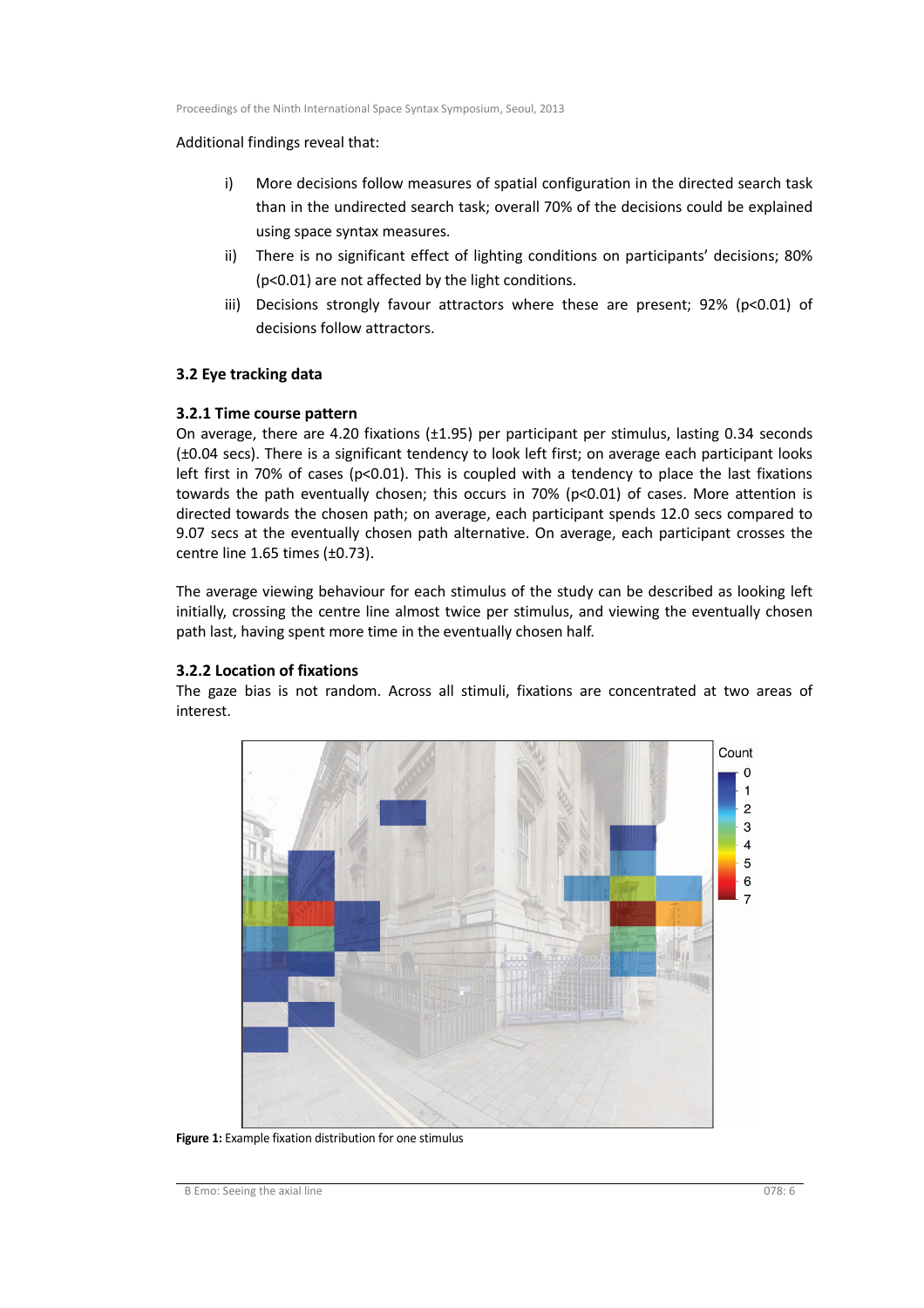Along the y axis, fixations are focussed in between the horizon and sky lines; this finding is in keeping with results from a previous study (Wiener et al., 2012) as well as with knowledge based on the universal viewing behaviour of photographs. Along the x axis, fixations are concentrated at two points, one on the left hand side and another on the right. These two areas of interest loosely correspond to the two path alternatives in each stimulus. The distribution of fixations along the x and y axes is easily illustrated through fixation density graphs; these are shown as histograms where each axis is divided into 30 bins.



**Figure 2:** Example gaze bias with accompanying fixation density graphs

On the whole, no discerning difference is found in the location of fixations between the type of spatial task. Only marginal differences are identified in 32% of stimuli, in which some fixations during the undirected spatial task are in the central area and/or directed at the floor area of the stimulus.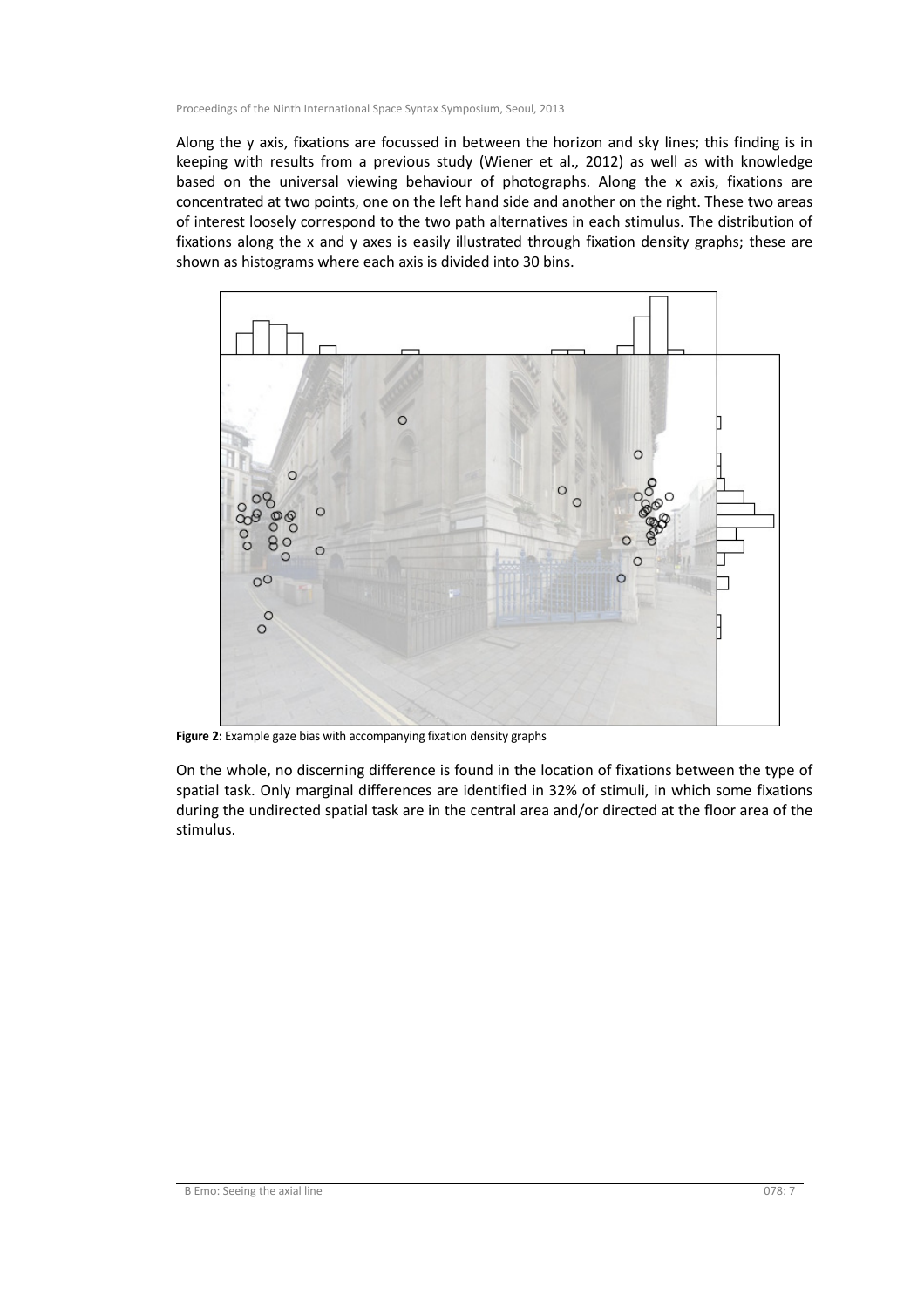

**Figure 3:** Comparison of gaze bias between the undirected (white) and directed spatial tasks (black fixation and bars)

A subsequent stage of analysis explains the peaks on the fixation density graphs based on the structural information in the scene. This evidence-based approach is a development of Emo (2010). Both the left and right hand areas of interest in each stimulus are located around the longest line of sight. Existing studies emphasise the role of depth of view for pedestrian navigation (eg. Golledge 1995; Dalton 2003). Moreover, variation in the peaks of the fixation density graphs along the x axis corresponds to changes in the floor line. The relevance of a measure based on the floor line for the analysis of spatially-related gaze bias is reported in Wiener et al. (2012).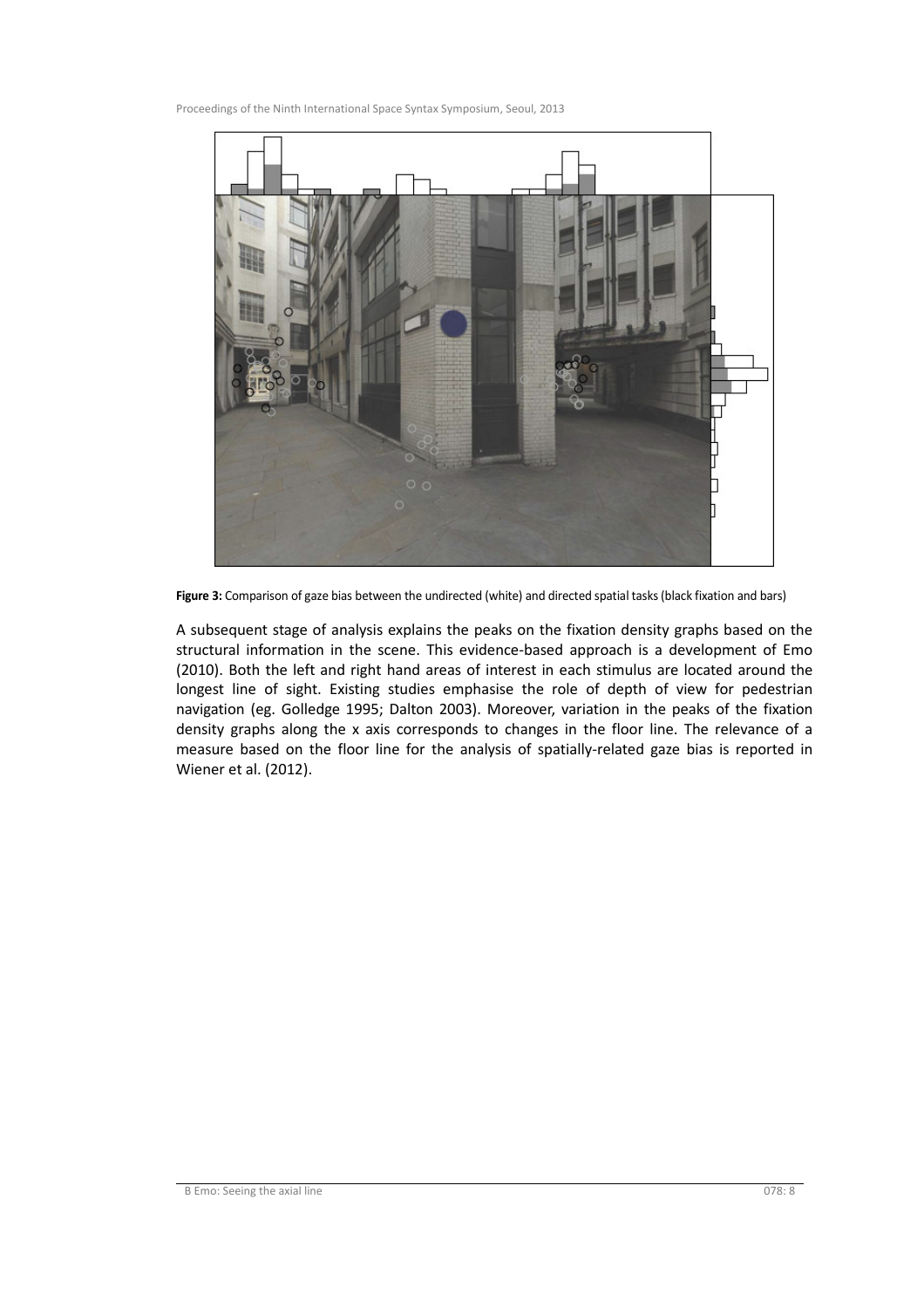



**Figure 4:** Three space-geometric measures: sky area floor area, and longest line of sight

In the analysis to date, three space-geometric metric measures are used in the analysis of the fixation data: sky area, floor area and longest line of sight. The floor line is held to be of particular importance for three reasons: i) the minimum point splits the image into a left and right hand path alternative; ii) its maximum point on each side indicates the longest line of sight; and iii) changes in the line are linked to gaze bias patterns.

#### **4. Discussion**

The analysis of the location of fixations suggests that special attention is paid to the structural information in the image. For each stimulus, there are two areas of interest, corresponding to the two path alternatives. On the vertical axis, fixations are focussed in between the horizon and sky lines; on the horizontal axis, fixations are clustered around the longest lines of sight. Three space-geometric measures are used to explain the gaze bias: sky area, floor area and longest line of sight. The approach is a development of that used in Emo (2010). The findings are supported by existing research on the relevance of i) the longest line of sight for wayfinding (eg. Dalton 2003) and ii) the floor area for examining gaze bias during wayfinding (Wiener et al. 2012).

These observations gain in significance when coupled with the finding that participants choose the more connected street (Emo et al. 2012). For each stimulus, 86% of participants choose the same path; two thirds of those decisions select the more connected street. Thus a relationship is offered linking individual spatial decision-making, relative street connectivity and the spatial geometry of the built environment. People choose the more connected street, and when making that decision, pay attention to the spatial geometry of the built environment.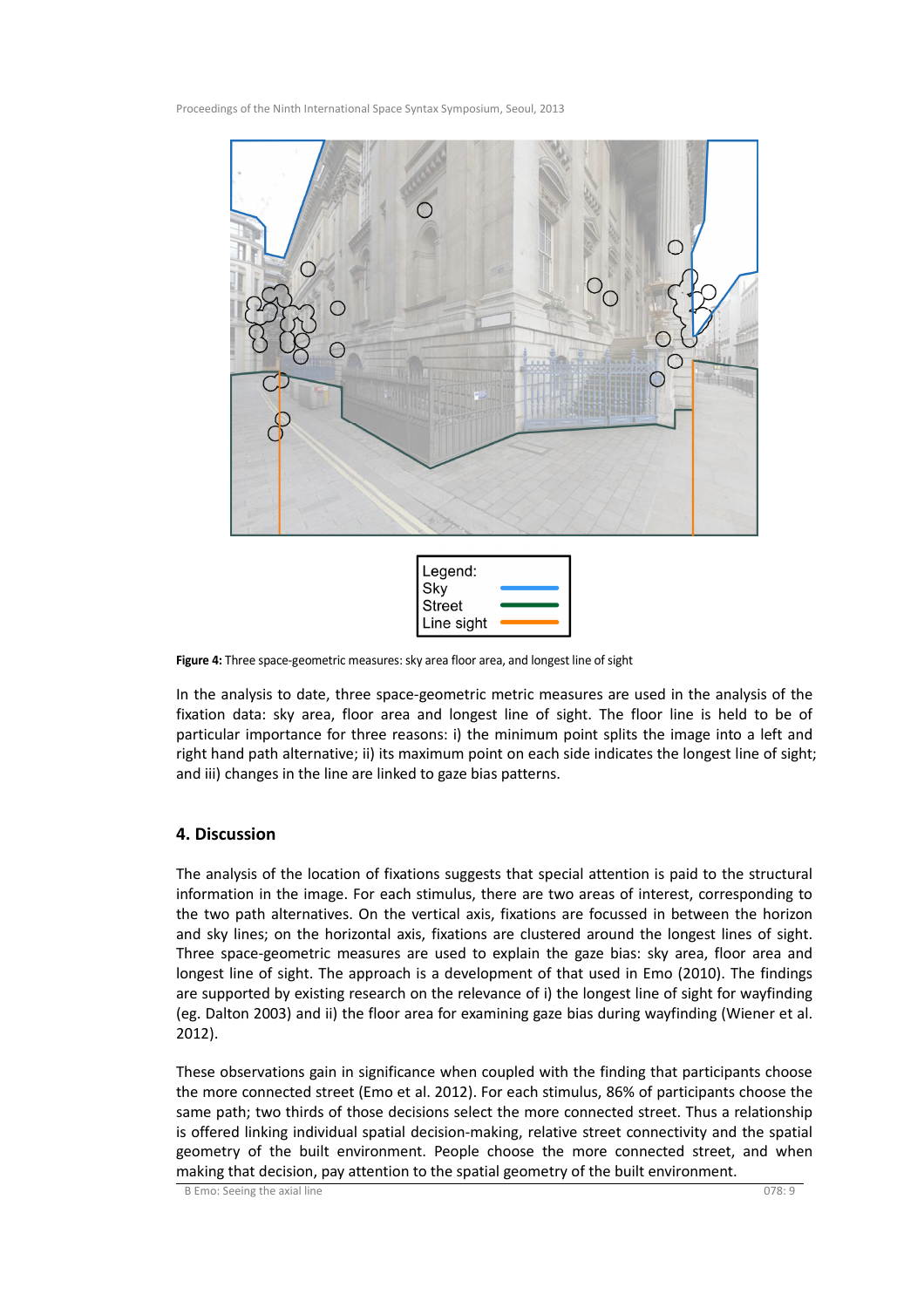Space syntax measures have been used extensively when analysing aggregate pedestrian movement. The relevance of such a form of analysis for decisions made by individuals is an area of increasing research (eg. Dalton, Hölscher and Turner 2012). One aim is to test the hypothesis that axial integration reflects how we internalise spatial configuration (Penn 2003). This paper offers real world experimental evidence and a proposed methodology for addressing the issue. Findings show that the spatial geometry of the scene is important during wayfinding: participants direct their attention to the spatial structure of the scene. Given that participants also favour the more connected street, a tentative link is proposed between space-geometric measures and spatial configuration. Further work should expand on this, and develop the space-geometric measures so as to test to what extent the spatial geometry of the viewshed corresponds to the information present in space syntax measures.

#### **Acknowledgments**

I am grateful to Alan Penn and Ruth Conroy Dalton for their supervision of my thesis and for their collaboration; to Jan Wiener and Christoph Hölscher for their collaboration; to Muki Haklay for the use of the eye tracker; and to the EPSRC for their generous studentship.

#### **References**

- Benedikt, M. L. 1979. "To take hold of space: isovists and isovist fields." *Environment and Planning B: Planning and Design* 6(1): 47-65.
- Conroy, R. 2001. "Spatial navigation in immersive virtual environments." PhD diss., University College London.
- Dalton, R. C. 2003. "The secret is to follow your nose: route path selection and angularity." *Environment and Behaviour* 35(1): 107-131.
- Dalton, R. C., Hölscher, C., and Turner, A. 2012. "Understanding space: the nascent synthesis of cognition and the syntax of spatial morphologies." *Environment and Planning B: Planning and Design* 39(1): 7-11.
- Emo, B. 2010. "The visual properties of spatial configuration." In *Environmental modeling: using space syntax in spatial cognition research,* edited by D. Dara-Abrams, R. C. Dalton, C. Hölscher, and A. Turner. SFB/TR 8 Monographs.
- Emo, B. 2012. "Wayfinding in real cities: experiments at street corners." In *Spatial Cognition VIII,* edited by C. Stachniss, K. Schill, and D. Uttal. LNCS, vol. 7463: 461-477.
- Emo, B., C. Hölscher, J. M. Wiener, and R. C. Dalton. 2012. "Wayfinding and spatial configuration: evidence from street corners." In *Proceedings of the Eighth International Space Syntax Symposium,* edited by M. Greene, J. Reyes, and G. Castro.
- Franz, G., and J. M. Wiener. 2008. "From space syntax to space semantics: a behaviorally and perceptually oriented methodology for the efficient description of the geometry and topology of environments." *Environment and Planning B: Planning and Design* 35(4): 575-592.
- Golledge, R. 1995. "Path selection and route preference in human navigation: a progress report." In *Proceedings of COSIT '95: Spatial Information Theory,* edited by A. Frank, W. Kuhn. Berlin: Springer Verlag: 209-224.
- Haq, S., and C. Zimring, 2003. "Just down the road a piece the development of topological